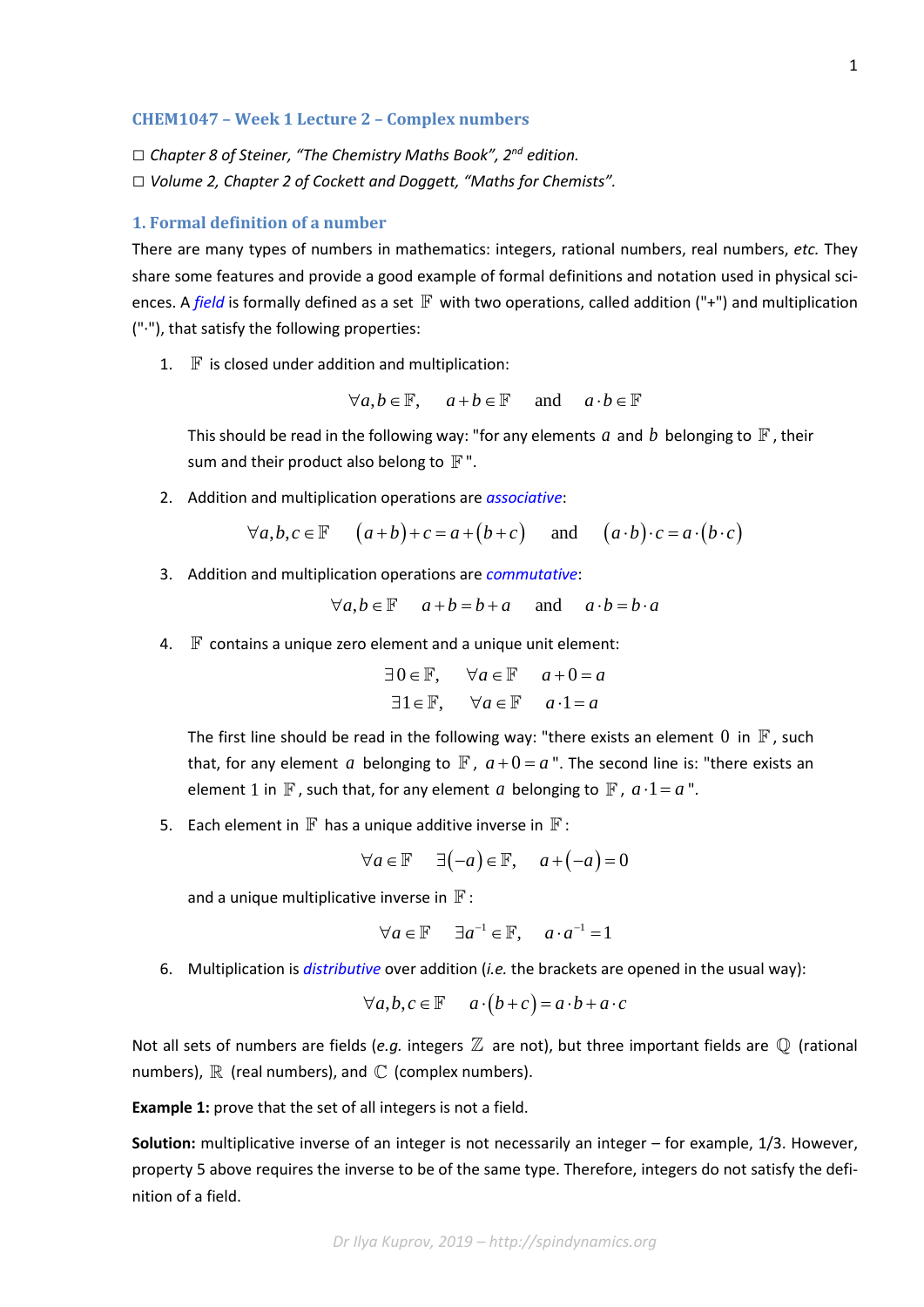## **2. Complex numbers**

A *[complex number](https://en.wikipedia.org/wiki/Complex_number)* is a number that can be expressed as  $a + bi$ , where  $a, b \in \mathbb{R}$  and  $i^2 = -1$ . The two parts *a* and *b* are called *[real](https://en.wikipedia.org/wiki/Real_number)* and *[imaginary](https://en.wikipedia.org/wiki/Imaginary_number)* parts, and denoted

$$
a = \text{Re}(a+bi) \qquad b = \text{Im}(a+bi) \tag{1}
$$

Complex numbers appeared in the 16<sup>th</sup> century (in the works of [Tartaglia,](https://en.wikipedia.org/wiki/Niccol%C3%B2_Fontana_Tartaglia) [Cardano,](https://en.wikipedia.org/wiki/Gerolamo_Cardano) and [Bombelli\)](https://en.wikipedia.org/wiki/Rafael_Bombelli) as formal solutions to polynomial equations, and later took on a life of their own when it transpired that many fundamental functions in physics are complex.

Complex numbers may be added in the usual way:

$$
(a_1 + b_1 i) + (a_2 + b_2 i) = a_1 + b_1 i + a_2 + b_2 i = (a_1 + a_2) + (b_1 + b_2) i
$$
\n(2)

and multiplied in the usual way:

$$
(a_1 + b_1 i)(a_2 + b_2 i) = a_1 a_2 + a_1 b_2 i + a_2 b_1 i + b_1 b_2 i^2 = (a_1 a_2 - b_1 b_2) + (a_1 b_2 + a_2 b_1) i
$$
 (3)

An operation specific to complex numbers is *[conjugation](https://en.wikipedia.org/wiki/Complex_conjugate)* (all instances of *i* flip the sign):

$$
(a+bi)^* = a-bi \tag{4}
$$

This operation is useful for dividing complex numbers:

$$
\frac{a_1 + b_1 i}{a_2 + b_2 i} = \frac{(a_1 + b_1 i)(a_2 - b_2 i)}{(a_2 + b_2 i)(a_2 - b_2 i)} = \frac{(a_1 a_2 + b_1 b_2) + (a_2 b_1 - a_1 b_2)i}{a_2^2 + b_2^2} = \frac{a_1 a_2 + b_1 b_2}{a_2^2 + b_2^2} + \left(\frac{a_2 b_1 - a_1 b_2}{a_2^2 + b_2^2}\right)i
$$
\n(5)

Here both sides of the fraction were multiplied by the conjugate of the denominator. This makes the denominator real and allows the expression to be split into the real and the imaginary part.

**Example 2**: simplify the following expression

$$
(2+5i)/(3-2i)
$$

**Solution**: following the recipes given above eventually yields  $-(4/13) + (19/13)i$ .

**Example 3**: separate the frequency response function of an electrical oscillator

$$
f(\omega) = 1/(1 + i\omega)
$$

into its real and imaginary parts by multiplying the numerator and the denominator by the complex conjugate of the denominator. Assume that the argument  $\omega$  is real.

**Solution**: this is a case of the division operation. Applying the recipe given in Equation (5) yields

$$
f(\omega) = \frac{1}{1+i\omega} = \frac{1-i\omega}{\left(1+i\omega\right)\left(1-i\omega\right)} = \frac{1-i\omega}{1+\omega^2} = \left(\frac{1}{1+\omega^2}\right) - \left(\frac{\omega}{1+\omega^2}\right)i
$$

where the real and the imaginary parts can now be identified as

$$
\text{Re}\left[f\left(\omega\right)\right] = \frac{1}{1+\omega^2} \qquad \text{Im}\left[f\left(\omega\right)\right] = -\frac{\omega}{1+\omega^2}
$$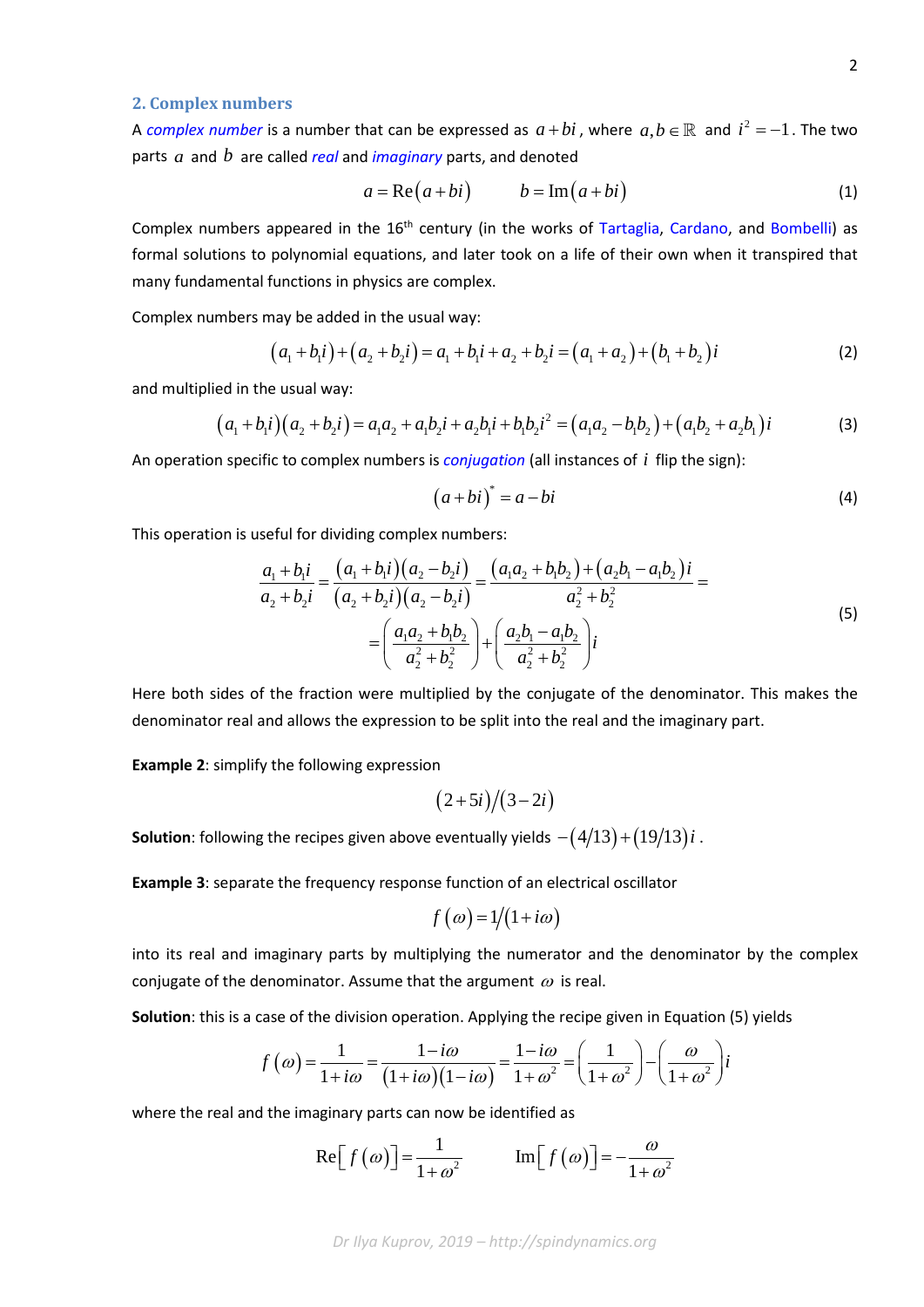#### **3. Cartesian and polar representations of complex numbers**

Because a complex number incorporates two independently varying real numbers, it can be interperted as a *[vector](https://en.wikipedia.org/wiki/Row_and_column_vectors)* in two dimensions:

$$
z = a + bi \qquad \Leftrightarrow \qquad \vec{z} = \begin{bmatrix} a & b \end{bmatrix}
$$

The length of this vector  $|\vec{z}| = \sqrt{a^2 + b^2}$  is called the *[absolute value](https://en.wikipedia.org/wiki/Absolute_value)* (or *amplitude*) of the complex number  $z = a + bi$ . Amplitude can also be expressed in terms of the number and its conjugate:  $|z| = \sqrt{z^* z}$ .

If the same vector is expressed in polar coordinates, the polar angle  $\varphi$  is called *[phase](https://en.wikipedia.org/wiki/Phase_angle) angle*. For vectors:

$$
\vec{r} = \begin{bmatrix} x & y \end{bmatrix} \qquad |\vec{r}| = \sqrt{x^2 + y^2} \qquad \varphi = \text{atan}\left(\frac{y}{x}\right) \qquad \vec{r} = |\vec{r}| \begin{bmatrix} \cos \varphi & \sin \varphi \end{bmatrix} \tag{6}
$$

For complex numbers:

$$
z = a + bi \qquad |z| = \sqrt{a^2 + b^2} \qquad \varphi = \tan(b/a) \qquad z = |z|(\cos \varphi + i \sin \varphi) \qquad (7)
$$

A two-dimensional plot presenting a complex number as a vector is called *[Argand diagram](https://en.wikipedia.org/wiki/Complex_plane#Argand_diagram)*.

**Example 4**: find polar representations of the following complex numbers

 $1 + i = 1 - \sqrt{3}i$ 

**Solution**: direct application of Equations (7) yields

$$
\begin{cases} r = \sqrt{2} & \quad \int r = 2 \\ \varphi = \pi/4 & \quad \varphi = -\pi/3 \end{cases}
$$

**4. Complex numbers as scaling and rotation operators**

Consider a complex-valued function  $f(t)$  of time  $t$ :

$$
f(t) = x(t) + iy(t)
$$

where  $x(t)$  and  $y(t)$  are real-valued functions – for example, Cartesian components of some twodimensional particle trajectory. If we multiply the function by  $a(\cos \varphi + i \sin \varphi)$ , where a and  $\varphi$  are real numbers, the following would happen:

$$
a(\cos\varphi + i\sin\varphi)[x(t) + iy(t)] = ... =
$$
  
=  $a\{[x(t)\cos\varphi - y(t)\sin\varphi] + i[y(t)\cos\varphi + x(t)\sin\varphi]\}$ 

Two things occurred – the function got scaled by *a* , and its real and imaginary parts got mixed:

$$
Re[(\cos\varphi + i\sin\varphi) f(t)] = x(t)\cos\varphi - y(t)\sin\varphi
$$
  
Im[(\cos\varphi + i\sin\varphi) f(t)] = x(t)\sin\varphi + y(t)\cos\varphi

If we call  $\text{Re}[(\cos \varphi + i \sin \varphi) f(t)]$  the "new"  $x(t)$  and  $\text{Im}[(\cos \varphi + i \sin \varphi) f(t)]$  the "new"  $y(t)$ , we can recognise the rotation operation:

$$
xnew = x cos \varphi - y sin \varphi
$$
  

$$
ynew = x sin \varphi + y cos \varphi
$$



 $Im$